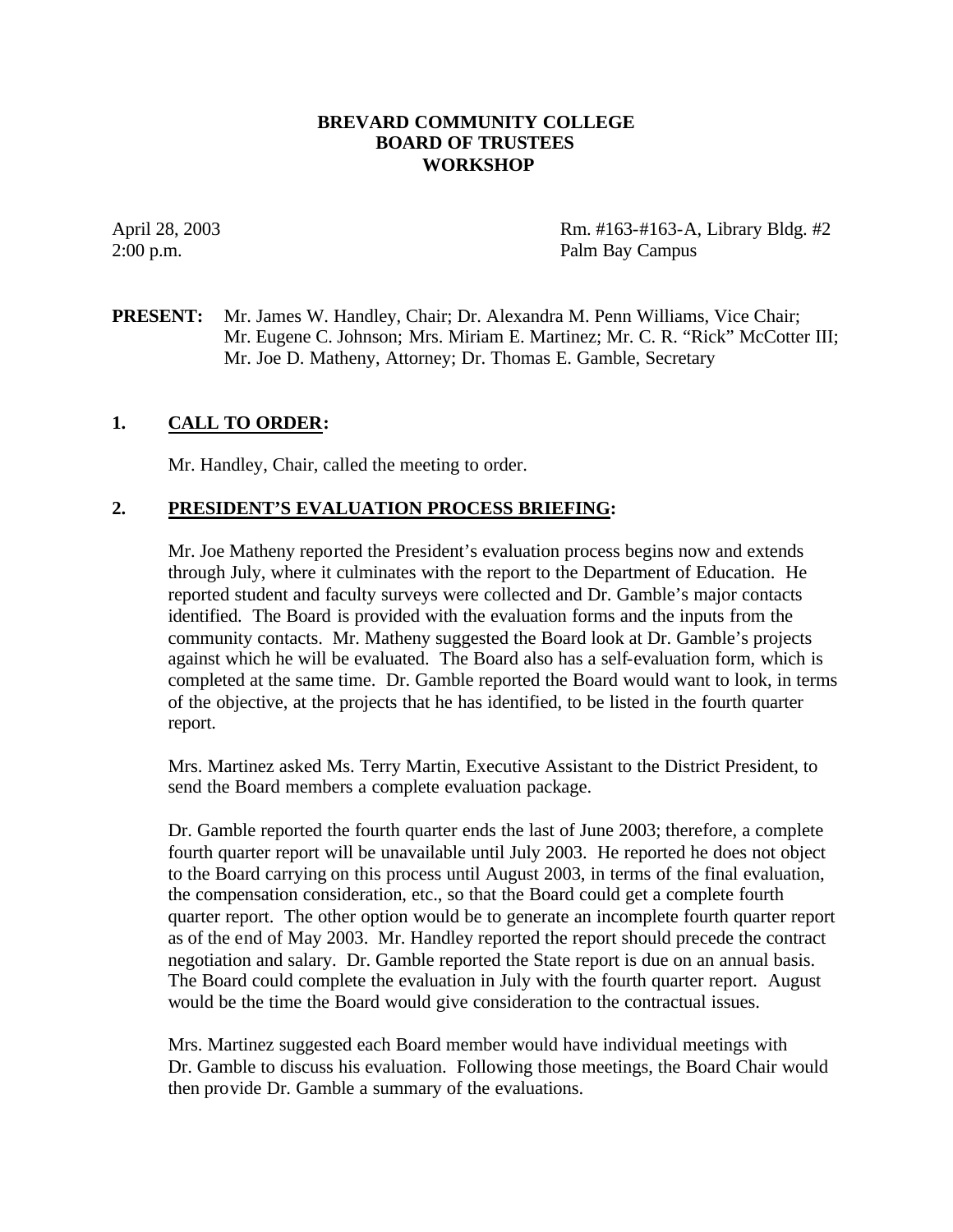Board of Trustees Workshop April 28, 2003 Page  $-2$  –

Dr. Gamble reviewed the sequence of the evaluation process.

- 1. The Board will be given the forms in May.
- 2. Mr. Handley will be conducting the community reports and will be getting them to the Board members in June. The community interviews need to be completed by June. Dr. Gamble asked to have input in choosing what community contacts will be made.
- 3. The Board will be given the fourth quarter report the first part of July.
- 4. Dr. Gamble will be evaluated at the August Board meeting.
- 5. Dr. Gamble's contract and compensation will also be discussed as part of the process in August.

Mrs. Martinez reported the evaluation process is written up and it should become part of the Board means. Mrs. Martinez will reissue the documentation regarding this process. This will be the first Board means for the book.

Mr. Matheny reported the goals need to be set for 2003-2004. Dr. Gamble reported this has to be placed against the State required components that are in the statutory statement. Mr. Matheny reported to the Board that if they have a question regarding this process to submit that to Ms. Martin so that she may distribute it to the other Board members.

# **3. GOALS PROGRESS REPORT, 3RD QUARTER:**

Mr. Frank Billings, Special Assistant to the District President for Institutional Effectiveness and Strategic Management, reviewed the Third Quarter Accomplishment Reports for year 2002-2003. Dr. Gamble reported the first item relates to the District President's High Priority Projects, which the Board indicated earlier would be their principle focus for evaluating the District President. Dr. Gamble reviewed the projects with the Board.

Mrs. Martinez asked if there are any pending projects that Dr. Gamble anticipated would not be accomplished by the end of the fiscal year. Dr. Gamble reported the SACS accreditation notice, by definition, cannot come before December 2003. Dr. Gamble reported on the status of the faculty negotiation process. The Cocoa Village Playhouse remodeling will extend into next year. The Cocoa Campus Phase I perimeter enhancements had a delay in the design, so this will be on track with the next fiscal year, beginning July 1.

Dr. Gamble provided the Board with a summary statement from the Institution for Business Training and Community Education. Progress has been made in this area.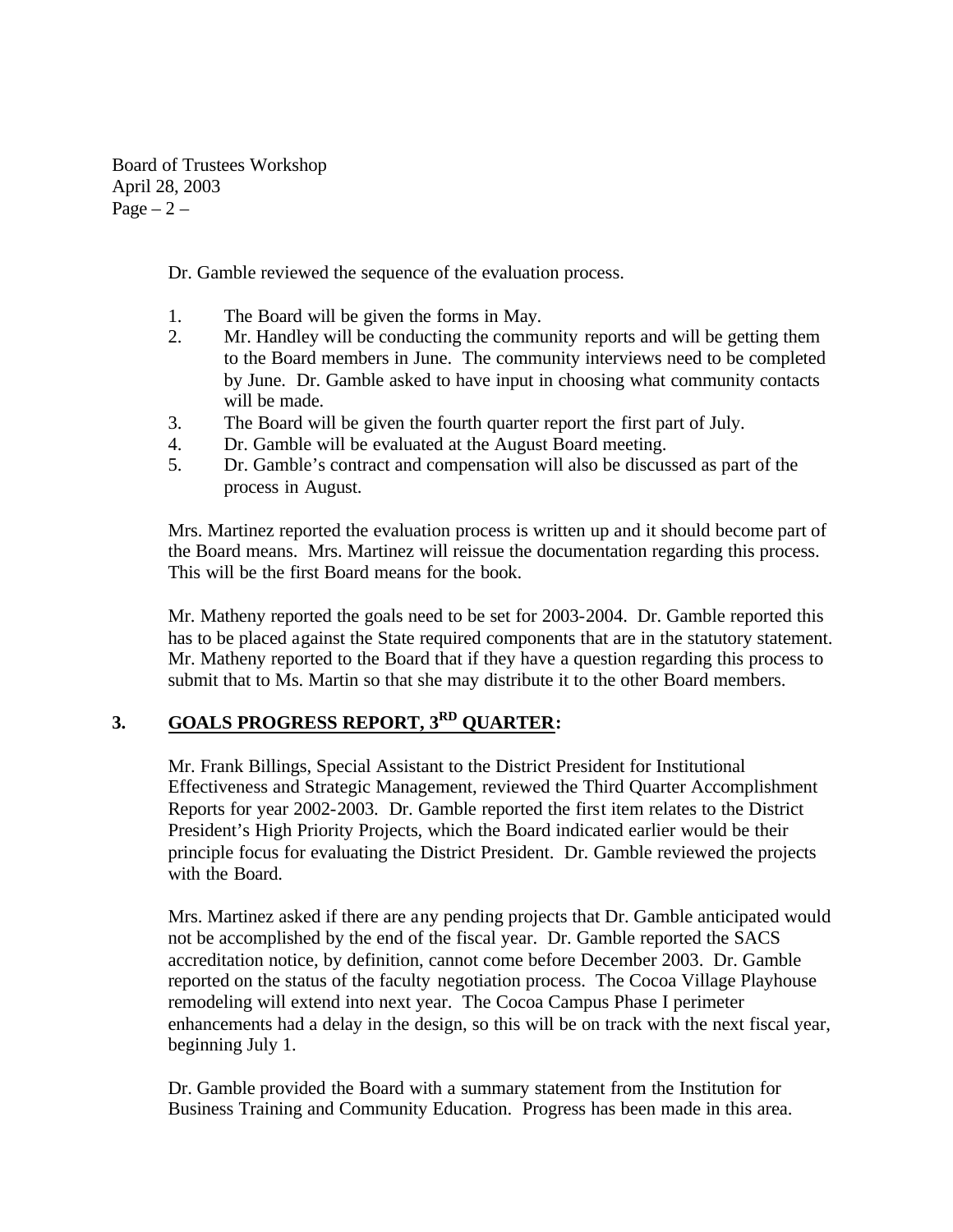Board of Trustees Workshop April 28, 2003 Page  $-3-$ 

## **4. COMMUNITY LINKAGES DISCUSSION:**

The Board discussed meeting with individuals in the community to listen to what might be the needs of the community and how BCC can help them attain those needs. The following Board members agreed to meet with an individual from the following organizations:

Mr. Johnson – Patrick Air Force Base

Mr. McCotter – Titusville Council of City Managers and Titusville Chamber of Commerce

Dr. Penn Williams – Florida Institute of Technology

Mr. Handley – Webster Advisory Council

Mrs. Martinez – Port Authority

### **5. POLICY GOVERNANCE:**

Mr. Joe Matheny, Attorney, provided the Board with a handout. He reported he has taken the current BCC policies and divided them into three parts; policies BCC should maintain as policies, policies BCC has that should be transferred to procedures; and policies BCC has that the Board needs to determine whether or not to retain them as policies or to implement them into procedures. He reported on section four of the handout, which was a list of state mandated policies. The policies seem to be mandated by the new school law and they should be included in BCC's policy manual. Mr. Matheny asked the Board members to take the time to look at the policies and let him know their opinions on the status. He will incorporate those ideas into the next draft. Mr. Matheny also reported that new policies could be written the next time the Board meets. Mr. Handley verified with Dr. Penn Williams that she has completed section one and has allocated those policies under the four categories. She will provide that in writing, to the Board, prior to the meeting in May 2003. Dr. Penn Williams will also do the same thing for section three. She reported it was Mr. Matheny's recommendation that section two is all administrative procedure information. Mr. Handley reported the Board is to go through section three and agree or disagree that each of the policies can be deleted. Section two is complete; however, the Board should still review section two. Mrs. Martinez reported that in section one, Dr. Penn Williams can recap what is in the section, because the Board members need to be aware of what the policies contain and the Board members needs to confirm agreement. Dr. Penn Williams reported she identified each policy, which fall under either ends or executive limitations. She reported she was going to incorporate the wording so the policies would fall under one of those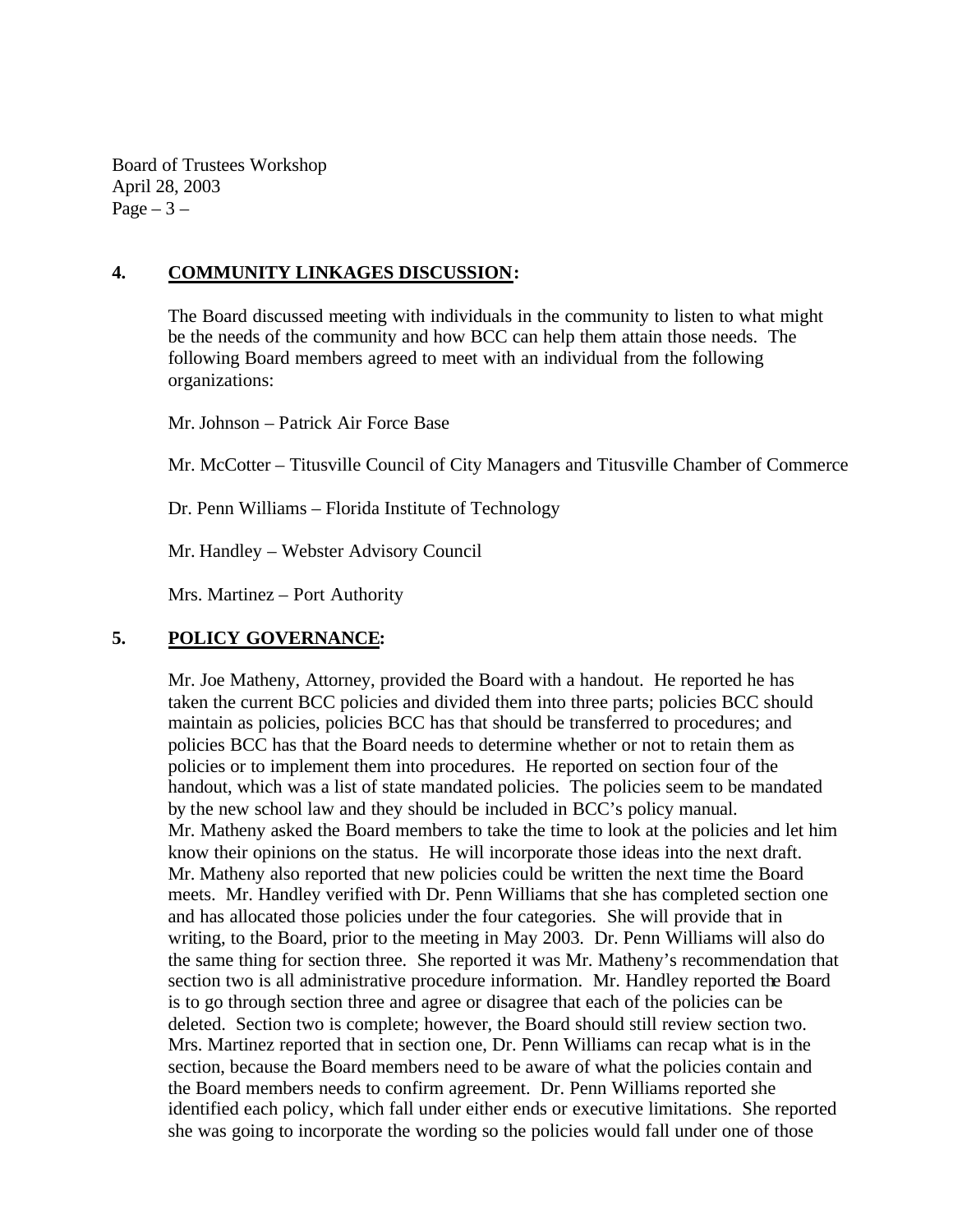Board of Trustees Workshop April 28, 2003 Page  $-4$  –

> two areas. Dr. Gamble asked Dr. Penn Williams to give her responses to Mr. Matheny by May 5, 2003, in order to be included in the next Board of Trustees packages. Dr. Gamble asked the individual Board members to vote and give their comments to Dr. Gamble on the other sections, those will also be incorporated.

Mr. Handley recapped that the Board is to review sections one and two and provide any objections they have to Dr. Gamble. Section three is to be individually voted on and provided to Dr. Gamble by May 5, 2003, to incorporate into the next Board of Trustees packages. Mr. Matheny reported section four will be reviewed at a later time.

Mr. Handley provided the Board a handout, which was a level one executive limitations statement. It read, "The District President shall not cause or allow any practice activity, decision, or organizational circumstance that is either unlawful, imprudent, or in violation of commonly accepted professional and business practices." Mr. Handley reported this could be included as an overall level one statement.

Dr. Penn Williams reported she had an addition for the category of health, safety, and welfare. In looking at some of the policies, which Mr. Matheny has recommended the Board retain, some of them would fit into health, safety, and welfare. Mrs. Martinez reported she may add some limitations to the health, safety, and welfare area. She reported it should say something about the health and safety part of the equation, i.e., what the District President is expected to do to protect the safety of the employees and students. Dr. Gamble reported the Board would probably want a general statement that the CEO has the responsibility for ensuring that the institution minimizes its exposure to crisis. Mrs. Martinez will incorporate the information the Board discussed and will send it to Ms. Martin to provide in the Board packets.

Mr. Matheny reported it is recommended for the Board to retain the code of ethics as a policy. There is a different code of ethics for employees. Mrs. Martinez reported the executive limitation is that the District President shall not conduc t college or personal business in an unethical manner and that he shall not discriminate against someone expressing ethical descent. Mr. Matheny reported this would be called, "Ethical Standards for the College President."

There was discussion and edits provided to the executive limitations. Mrs. Martinez reported she would incorporate these changes and would send them to Ms. Martin to be included in the next Board of Trustees packages.

The Board reviewed the policy ends submitted by Mr. Billings. Mrs. Martinez reported she had a problem with the wording for number six listed as the Board of Trustees Policy Ends. She was not sure what "Strategic Advancement" meant. She also expressed